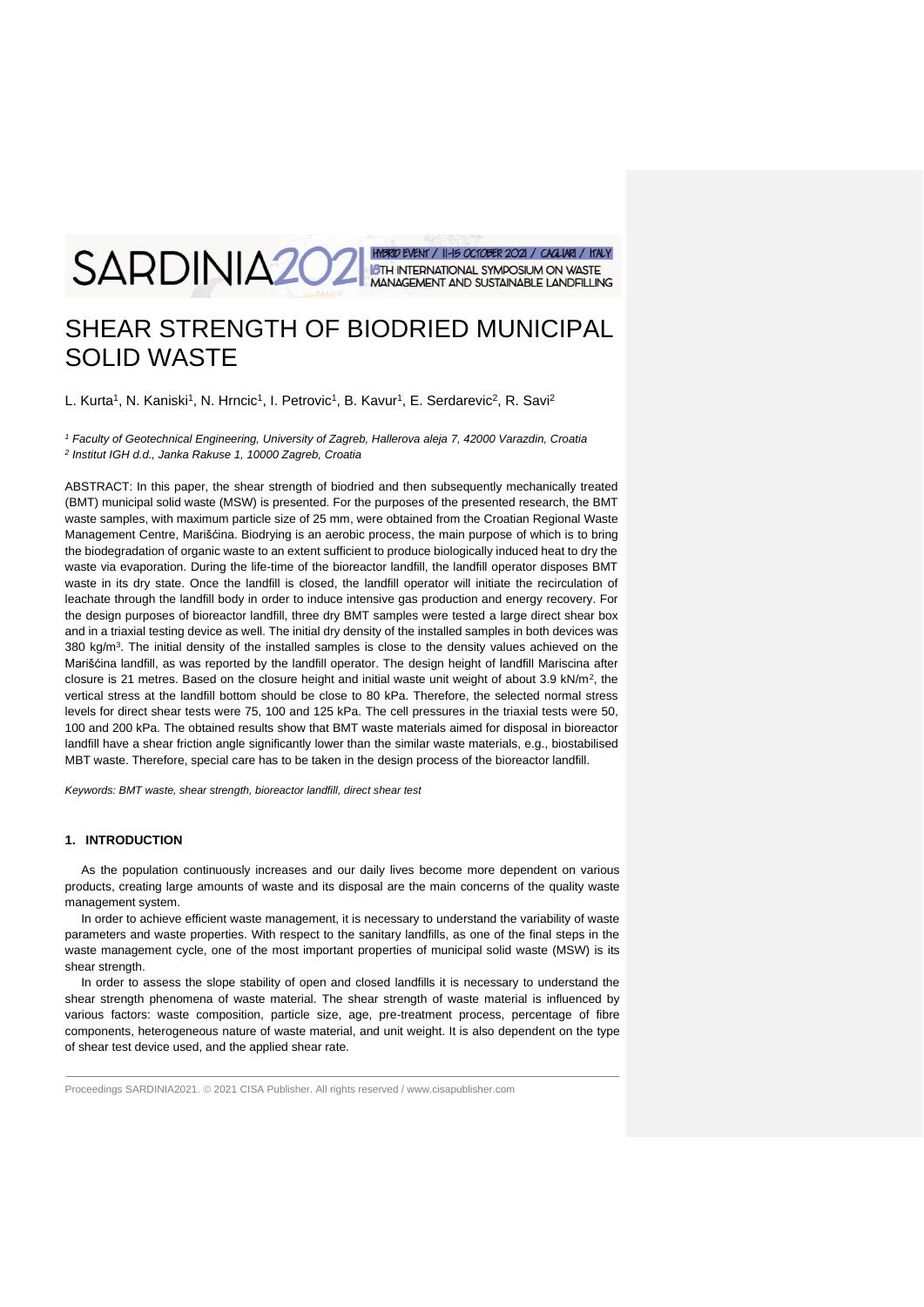Shear strength of waste material has been the subject of interest of various researchers. For example, Bareither et al. (2012) examined effects of waste composition and decomposition on the shear strength of MSW. They found that a friction angle of 37<sup>0</sup> and cohesion of 20 kPa can be considered as general shear strength parameters in conventional and bioreactor landfills in a range of vertical stress from 12 to 90 kPa.

Zekkos et al. (2010) investigated the shear strength of MSW in a large direct shear device. They recommended a shear strength envelope with a cohesion intercept at 15 kPa and shear friction angle of 36<sup>0</sup> at a normal stress of 1 atm.

The drained response of MSW in a large-scale triaxial device was examined by Zekkos et al. (2012). Results from triaxial compression test at cell pressure of about 100 kPa yielded secant shear friction angles in a range between 36 and 41<sup>0</sup>.

Karimpour Fard et al. (2013) examined the shear properties of MSW using a large direct shear apparatus. They concluded that the mechanical response of MSW is rate dependent. The obtained results showed that MSW shear strength increases with an increase of shear rate.

Reddy et al. (2011, 2015) examined the shear strength of bioreactor waste at various degrees of decomposition. Experiments were conducted on raw synthetic waste (Reddy et al., 2011) and raw real waste (Reddy et al., 2015) using a direct shear device. In both cases their findings showed a general decreasing trend of shear friction angle with degree of decomposition. With respect to cohesion, their earlier research showed an increasing trend with degree of decomposition, while in the latest research they did not obtain a consistent trend.

This paper presents shear strength parameters of biologically and mechanically treated (BMT) municipal solid waste (MSW) suitable for landfilling into the bioreactor landfill. In addition, the obtained shear strength parameters are compared with results published by other researchers.

## **2. MATERIALS AND METHODS**

## **2.1 Tested waste material**

#### 2.1.1. Sample's origin

Fresh samples of the mechanically and biologically treated waste material with particle size less than 25 mm were obtained from the waste management centre (WMC) Marišćina in Istria, Croatia (Figure 1).



Figure 1. Sieved fractions of BMT waste obtained from WMC Marišćina.

The WMC Marišćina consists of several technical-technological units and facilities, but can generally be divided into the entrance area, disposal area, and working area. Outputs of the BMT Plant Marišćina are reusable waste fraction – metals; solid recovered fuel (SRF), and biodegradable fraction of municipal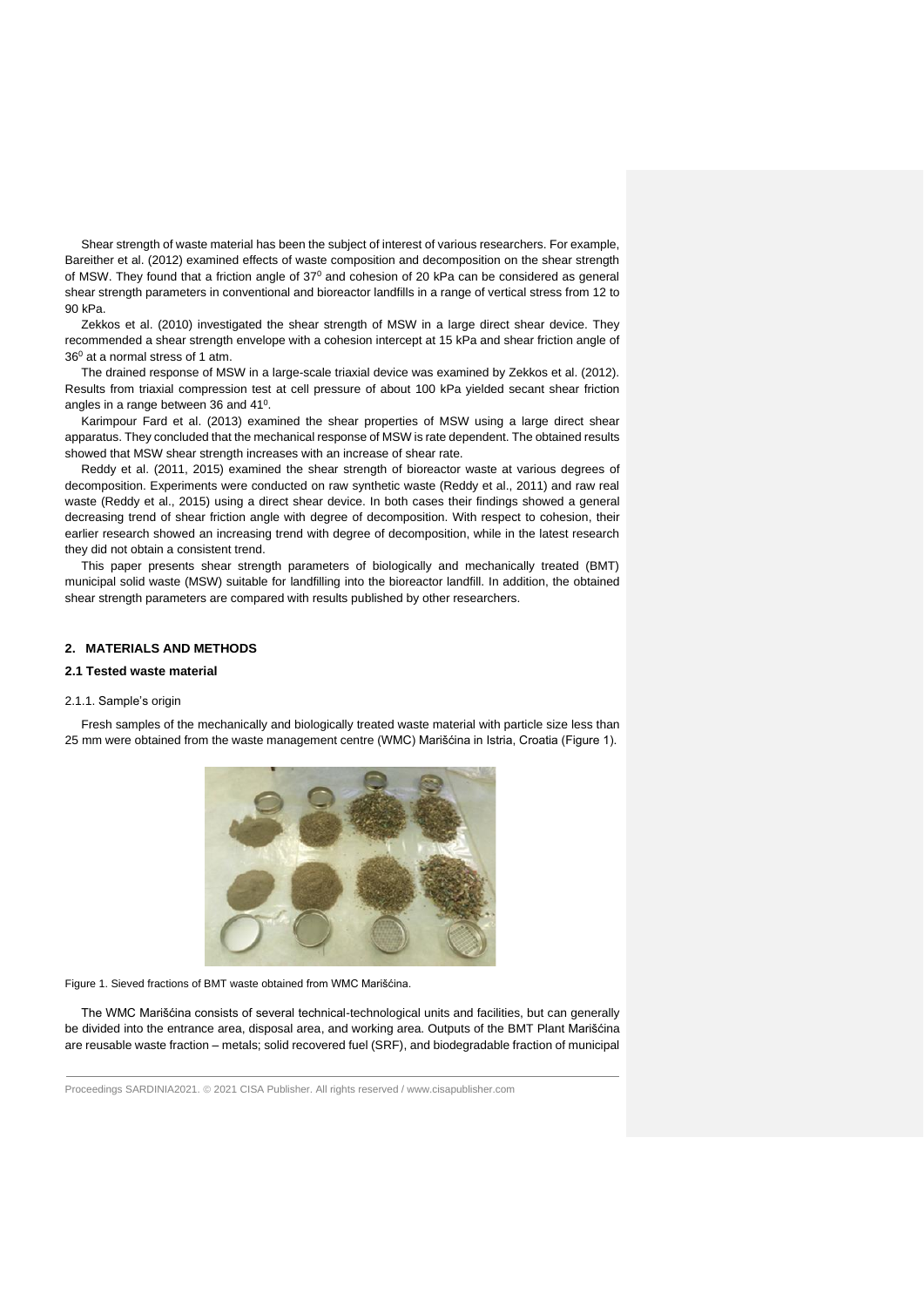waste. Biodegradable fraction of waste is disposed in the controlled bio-reactive landfill cell, where the biogas production takes place under controlled conditions with the aim of energy recovery. Waste flow at WMC Marišćina is shown in Figure 2.



#### Figure 2. Waste flow at the CWMC Marišćina (Ekoplus Ltd, 2009)

#### 2.1.2. Basic geotechnical properties of tested material

#### Waste composition

The mass percentages of each individual constituent of the sampled waste material (Figure 3) was determined as follows: plastics 6.43%, textiles 0.22%, glass 10.62%, metals 0.94%, paper/cardboard 4.71%, wood 1.18%, bones/skin 0.20%, stones 2.76%, ceramics 0.46%, rubber 0.13%, and kitchen waste 2.15%. The main components of the examined material were plastics, paper/cardboard, and glass, while more than 70% of the tested material could not be identified. The unidentified particles are classified into a miscellaneous category and divided into particles larger than 2 mm (42.48%) and particles smaller than 2 mm (27.71%). The high percentage of unidentified particles larger than 2 mm suggests that the examined material might show a reinforcing effect during the shearing process.



Figure 3. Composition of tested BMT waste material from WMC Marišćina.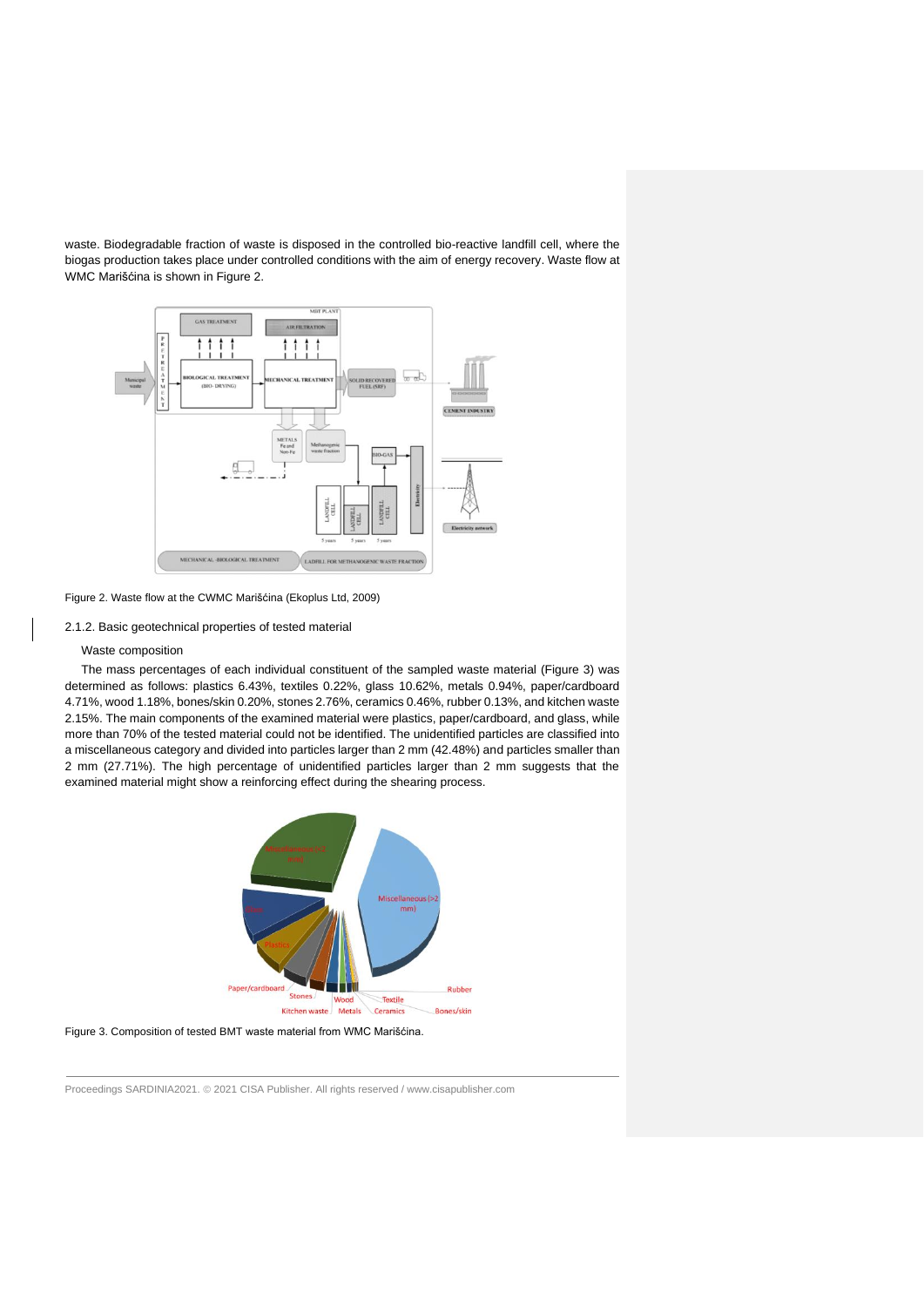Moisture content, organic content, and solid particle density

The average in-situ moisture content of 9.60% was determined in accordance with the ASTM D 2216 standard. The organic portion of 51.60% was determined in accordance with the ASTM D 2974 standard. The average solid particle density value obtained with the gas pycnometry method was 1.89 g/cm<sup>3</sup>.

#### Granulometric properties

Figure 4 shows the averaged granulometric curve obtained for 25 BMT waste samples. The obtained averaged granulometric curve reveals that more than 92% of the tested samples have particles smaller than 31.5 mm. The determined coefficient of curvature and uniformity are 0.86 and 15.8, respectively. Thus, according to the unified soil classification system, the examined BMT waste corresponds to a well graded coarse-grained material.



Figure 4. Averaged particle size distribution curve of tested BMT waste material

#### Maximum dry density

The maximum dry densities of the tested BMT waste material under atmospheric pressure were determined in accordance with the ASTM D 4253 standard. The volume of the used cylindrical metal mould, determined with water–filling method, was 2832.2  $cm<sup>3</sup>$ . The mould was filled with waste samples with a plastic scoop in a spiral path (Figure 5). The distance between specimen and plastic scoop was continuously adjusted and kept constant at approximately 13 mm. After sample installation, the samples were compacted using a vibratory table at 50 Hz for 12 minutes. In total, seven samples were tested. The mass of the installed samples varied from 577 to 871 g. Thus, even though the sample installation procedure was the same in all seven cases, the obtained samples mass varied significantly which indicates a strong inhomogeneity of the tested waste material. The maximum dry density of the tested BMT waste under atmospheric pressure lies in range from 340.2 kg/m<sup>3</sup> to 424 kg/m<sup>3</sup>, with an average value of 383 kg/m<sup>3</sup>.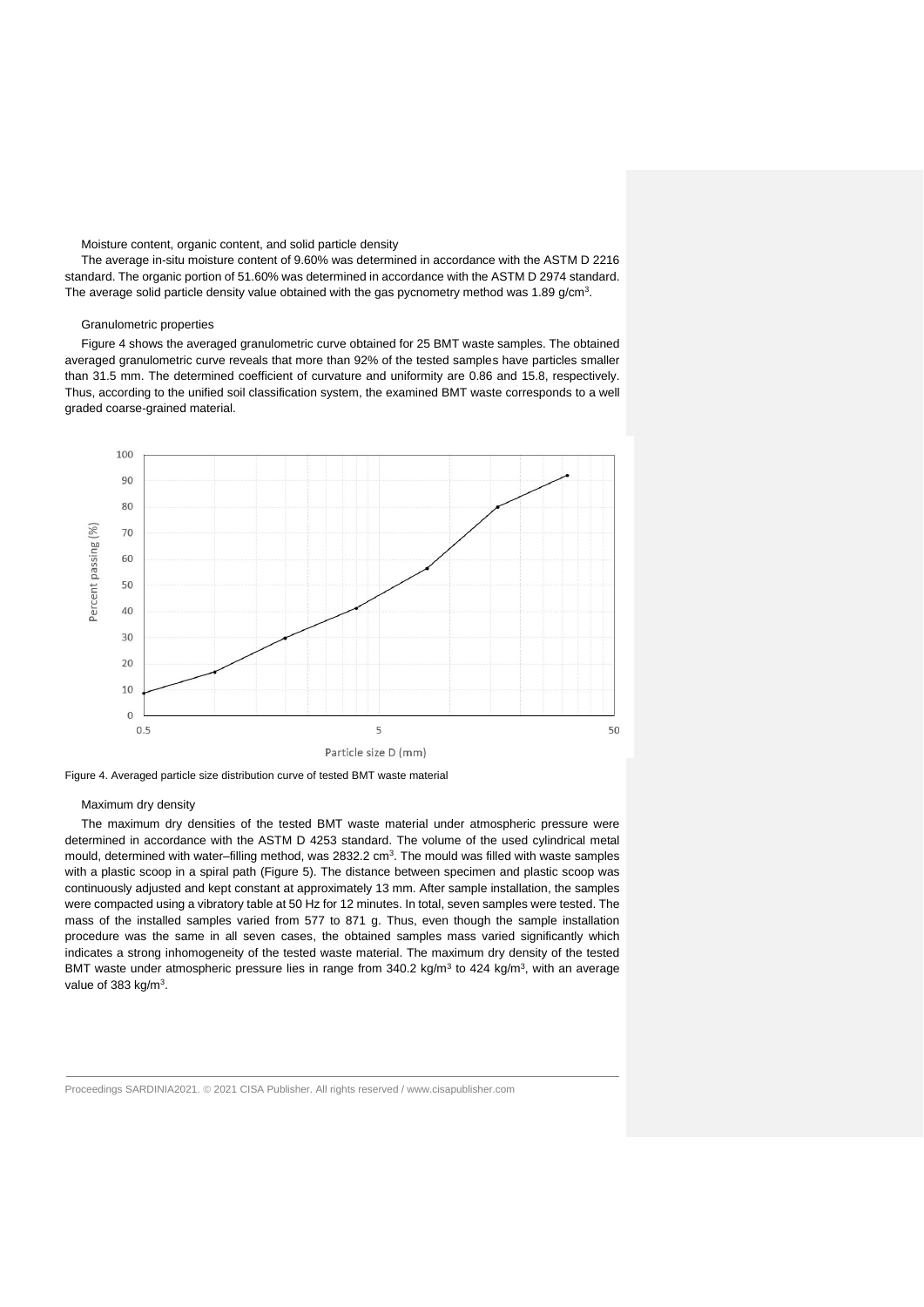

Figure 5. Filling the mould with waste sample.

## **2.2 Direct shear device**

A large, direct shear apparatus with a shear box with dimensions of 350×350×220 mm was used to perform the shear test. The device has the capability of applying shearing force of up to 50 kN and a maximum vertical load of 400 kPa. An electrical motor applied the horizontal displacement to produce shearing stress at a constant rate of 1 mm/min, or optionally 0.1 mm/min. The shear displacement of the specimen was measured by LVDT with a travelling course of 100 mm. The shear load is measured by a load cell of 50 kN capacity. The vertical force is applied through a pneumatic system using a rubber bladder. The device was originally designed for testing interface shear strengths. However, since the tested material was very compressible, the stretching of the bladder in the vertical direction becomes an important issue. In the case of high vertical stresses and consequently large sample deformations, there was a risk that the bladder would not be able to stretch enough to provide the necessary vertical force. Thus, in order to overcome the possible loss of vertical force, samples were submitted to relatively low vertical stresses in order to keep vertical deformations within the acceptable limits. The chosen vertical stresses were high enough to simulate pressures at the landfill bottom realistically. Moreover, in order to prevent bursting of the bladder with sharp objects in the tested materials, a geotextile was placed between the bladder and waste sample. The direct shear apparatus is presented in Figures 6, 7 and 8.



Figure 6. Direct shear device fully assembled.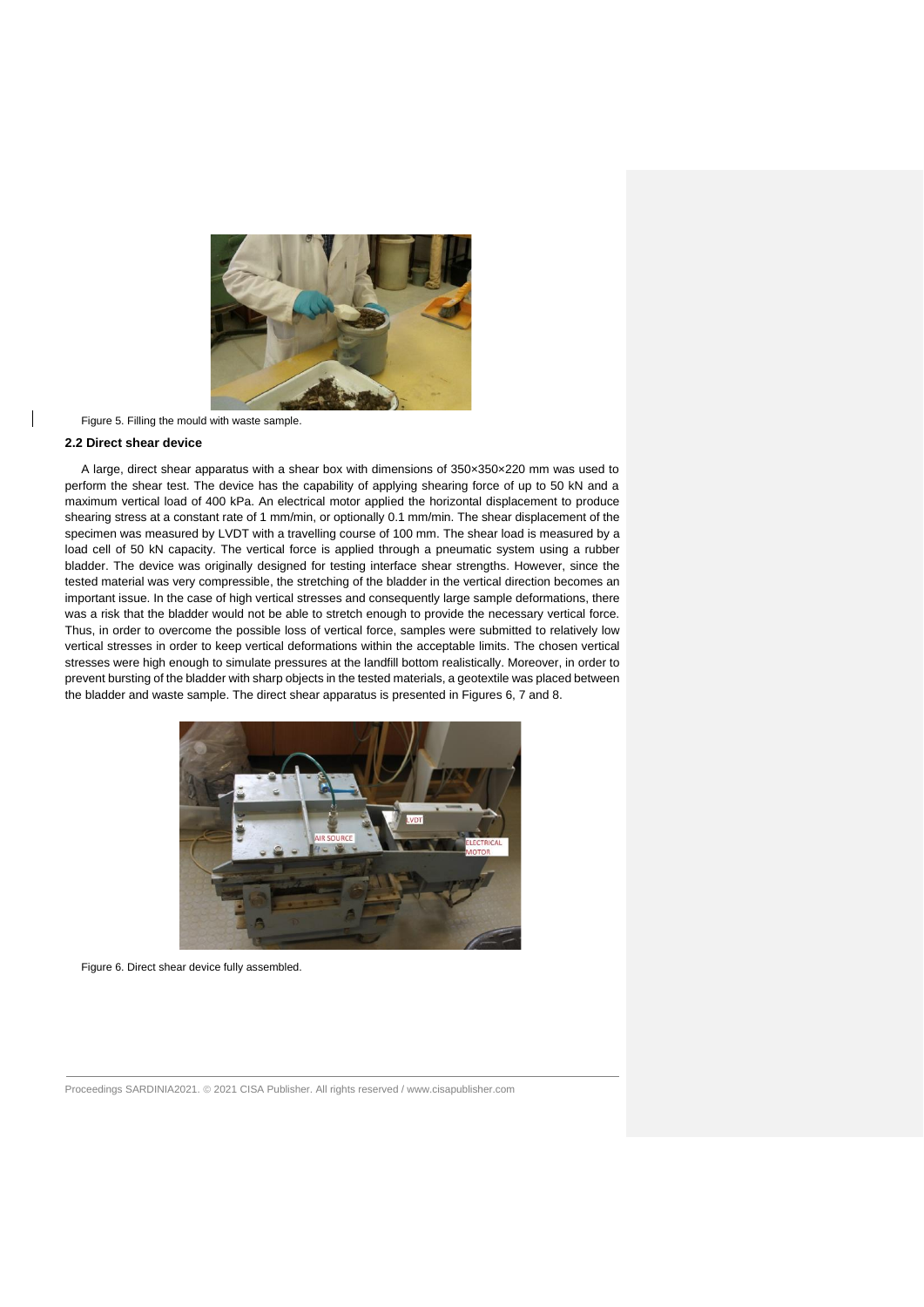

Figure 7. Installed sample.



Figure 8. Position of bladder and geotextile.

## **Triaxial device**

A conventional triaxial device with a passive triaxial cell in which samples of 100 mm in diameter can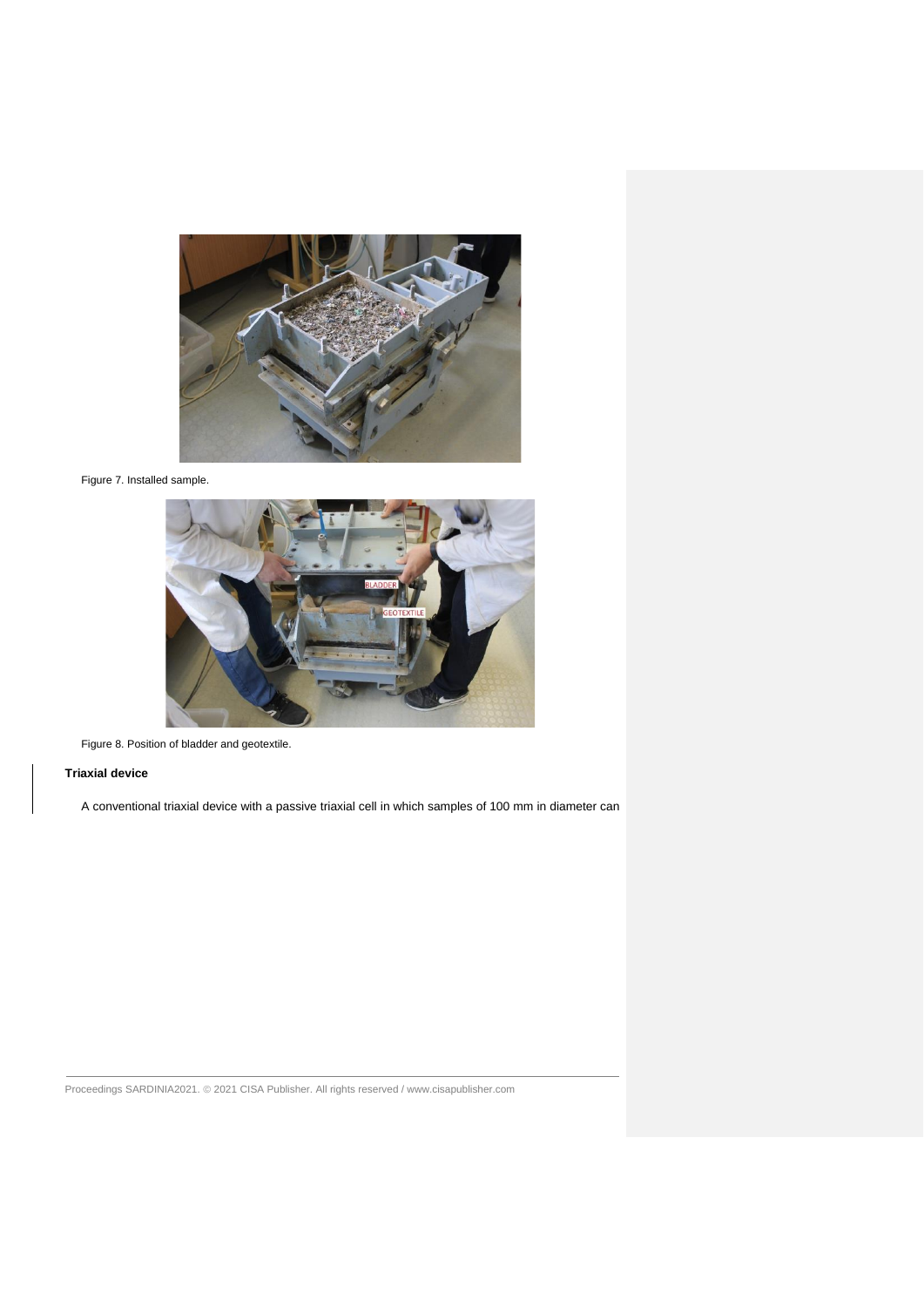

Figure 9. Triaxial device.

#### **Specimen preparation and test schedule**

2.4.1. Direct shear test samples

The initial density of installed samples was 380 kg/m<sup>3</sup>. The initial density was selected in accordance with results obtained from a vibratory plate test. Moreover, the initial density value is in good agreement with density values of dry waste material placed on Marišćina landfill, as reported by the landfill operator.

In order to achieve the target density, 10.71 kg of dried waste material was placed into the shear box. The sample height was 230 mm. Samples were placed into the box in five consecutive layers. Each layer had the same mass of 2.14 kg. The samples were slightly compacted with a wooden plate using body self-weight.

The samples were consolidated for two hours prior to shearing tests. The duration of the consolidation phase was determined on the basis of the conducted oedometric tests on the same type of waste material which showed that after two hours the majority of the settlements was achieved.

The adopted shear rate was 1 mm/min. The normal stress levels were selected based on the design height of the Marišćina landfill, which should be about 21 metres. Based on the final landfill height and unit weight of implaced waste  $(3.9 \text{ kN/m}^2)$ , the vertical stress at the bottom of the landfill is about 80 kPa. Therefore, in order to simulate the stress conditions at the landfill bottom, three levels of normal stress, 75, 100 and 125 kPa, were selected to perform shear tests.

For the purposes of this research three samples, each at a different vertical stress level, were tested.

## 2.4.2 Triaxial test samples

Consolidated undrained tests were conducted on three samples at cell pressures of 50, 100 and 200 kPa. The adopted strain rate was 0.021 mm/min. The initial density of installed samples was 380 kg/m<sup>3</sup>. In order to achieve the target density, 298.4 g of dried waste material was placed into the suction sleeve stretcher. During assembly of the specimen, water mixed with 10 g/l of acid and propionic acid were added to the specimen by means of a pressure/volume controller. The acids were added in order to prevent microbial activities and sample decomposition during the test. Further saturation was accomplished through the application of a backpressure until the B-parameter value of 0.95 was reached. The initial moisture content of tested samples before additional saturation, on a wet matter basis, was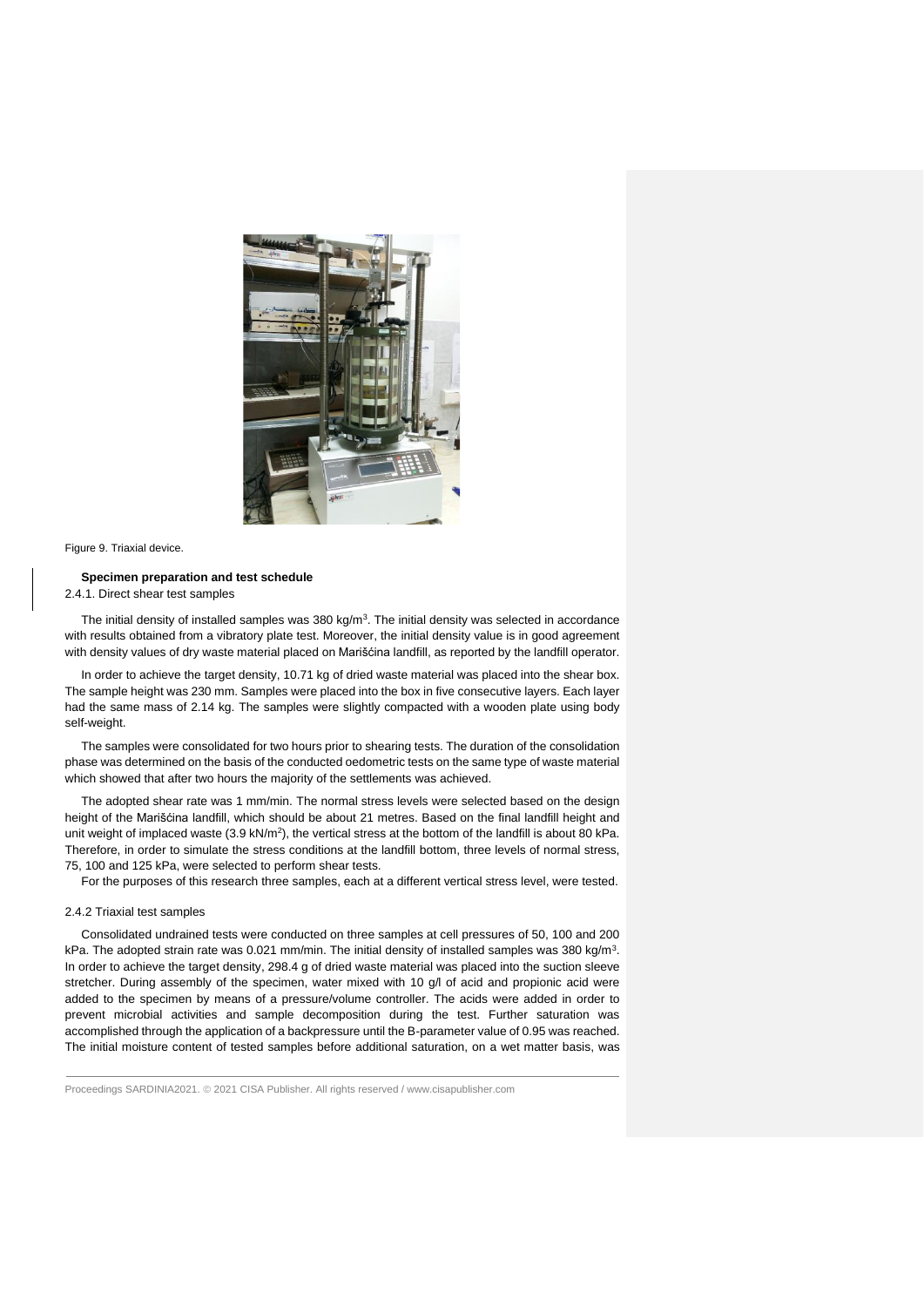about 59%. In order to reduce the occurrence of sample buckling and barreling, the sample height was reduced from 200 to 100 mm.

## **3. RESULTS AND DISCUSSION**

Figure 9 presents the shear strain – shear strength relationship obtained in direct shear tests. As can be seen from Figure 9, an increase in vertical stress is followed by a corresponding increase in shear strength. In the direct shear device, the tested samples show a hyperbolic trend, only approaching failure shear stresses at very large displacements. The tested samples did not show any hardening phenomena. Moreover, the obtained results are typical for a direct shear test where shear plane is artificially induced in the horizontal direction.

Due to the fact that the bottom shear box is longer by 75 mm than the top box, the contact shear area, and thus the shear and normal stresses, remain constant during the test.

Contrary to the results obtained in the direct shear tests, the results obtained in the triaxial testing device, presented in Figure 10, show strength hardening behaviour for all three specimens. The obtained results are typical for triaxial tests where the shear plane is not artificially induced, and the fibre component can be activated during the shearing process.

The observations obtained in the direct shear and triaxial devices are in good agreement with results published from various researchers (Karimpour Fard et al., 2013; Shariatmadari et al., 2017) who also confirmed similar behaviour of waste material in direct shear and triaxial devices.



Figure 9 – Shear deformation – shear strength curves obtained in direct shear device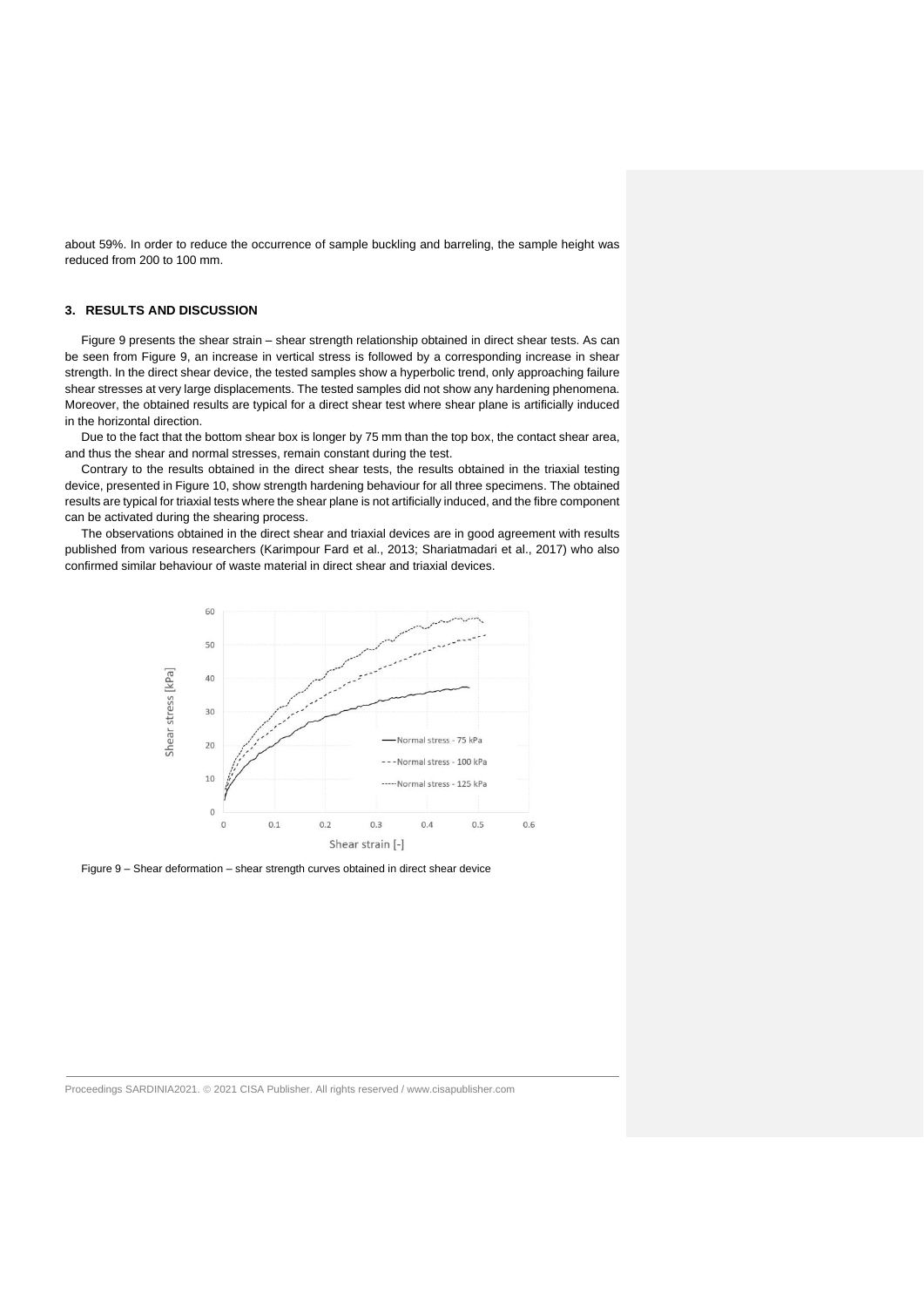

Figure 10. Axial strain – deviatoric stress curves obtained in triaxial device

Based on the obtained results, the virtual shear strength parameters in accordance with the Mohr-Coulomb theory were established at shear/axial strain levels of 30%, 40% and 50%. The obtained shear strength parameters are presented in Table 1.

Table 1. Virtual shear strength parameters at various levels of shear (DS) / axial (TX) strains

| Shear (DS) /<br>Axial (TX) strain<br>level [%] | Apparent<br>cohesion [kPa] | <b>Shear friction</b><br>angle $[°]$ | Apparent<br>cohesion [kPa] | <b>Shear friction</b><br>angle $[°]$ |
|------------------------------------------------|----------------------------|--------------------------------------|----------------------------|--------------------------------------|
|                                                | Direct shear test          |                                      | <b>Triaxial test</b>       |                                      |
| 30                                             | 8.7                        | 18.2                                 | 5.5                        | 25.8                                 |
| 40                                             | 8.2                        | 20.9                                 | 27.6                       | 25                                   |
| 50                                             | 8.2                        | 22.1                                 | 71.4                       | 21.6                                 |

As can be seen from Table 1 the cohesion obtained in direct shear tests varied within a small range of values, while the shear friction angle increased by 17.6 % with the increase of shear strain level from 30 to 50%. In the triaxial tests an opposite trend was observed. Apparent cohesion was significantly increased with the increase in strain levels while the shear friction angle varied slightly. Figure 11 presents virtual failure envelopes which correspond to relative strains of 30, 40 and 50% obtained from the direct shear and triaxial test results. As can be noticed from Figure 10, the shear strength obtained in the triaxial test, for the same level of deformation, is higher than the corresponding shear strength obtained in the direct shear device. The most probable reason for this is the different orientation of the shearing plane. In direct shear tests the shear plane is induced artificially in the horizontal direction. As a consequence, fibre components cannot be activated during the shearing process.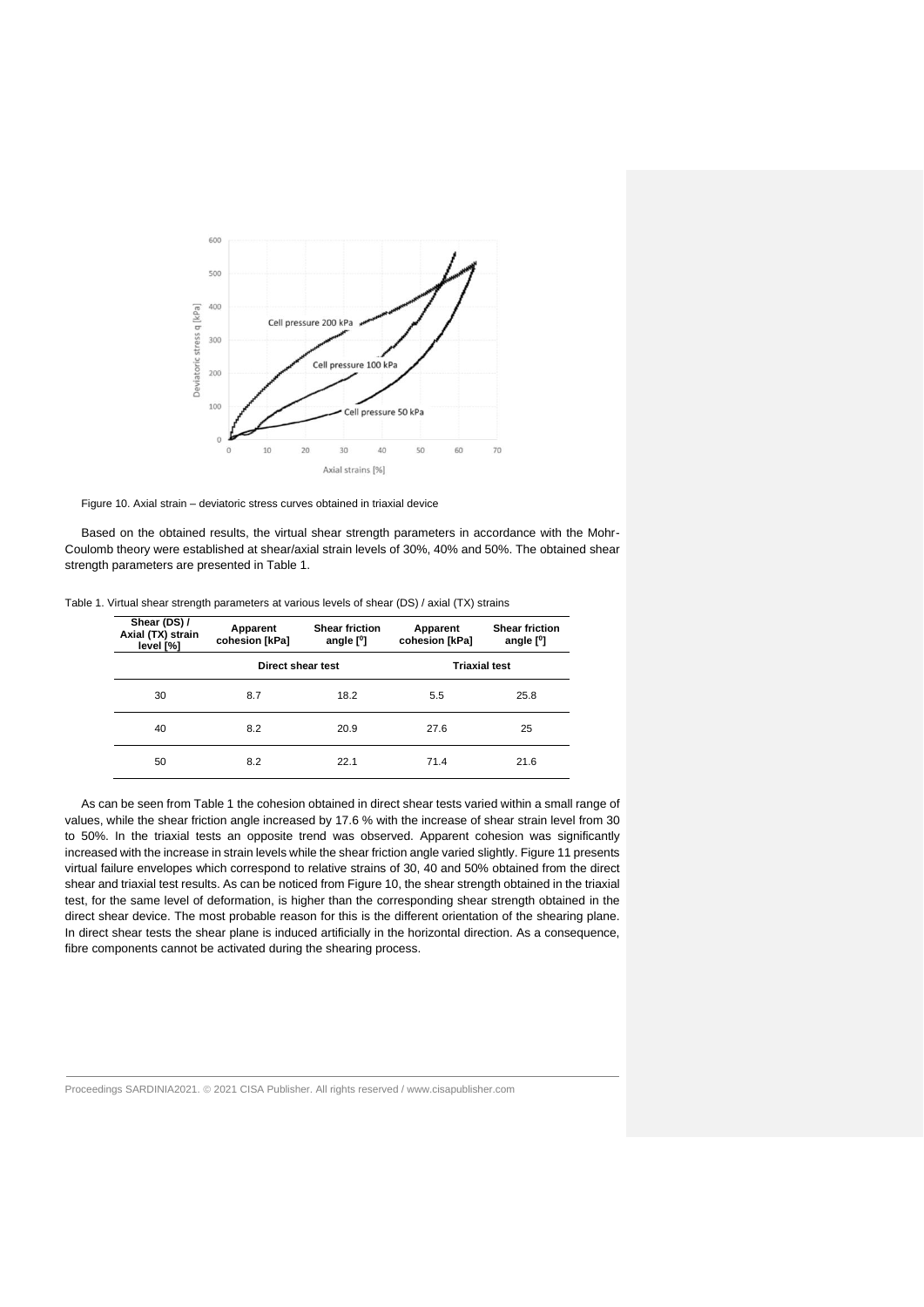

Figure 11. Strength envelopes obtained with direct shear and triaxial tests

For comparison purposes Figure 12 presents upper and lower limit envelopes published by Shariatmadari (2017), and failure envelopes for untreated municipal solid waste published by Kavazanjian (2001) and Van Impe (1998) at the same vertical stress levels. It can be noticed that the failure envelopes obtained on the tested materials fit well within the failure envelope limits published by Shariatmadari (2017). With respect to the raw waste material, it can be noticed that the obtained shear strength of BMT waste in the direct shear, at the same level of normal stress, and even at large strains, produces a smaller shear strength than the raw waste material. The most probable reason is due to a smaller amount, or total absence, of fibrous components in BMT waste materials. However, in the triaxial device, the obtained shear strength is comparable, and at very large strains, even higher than the shear strength of the raw waste material.



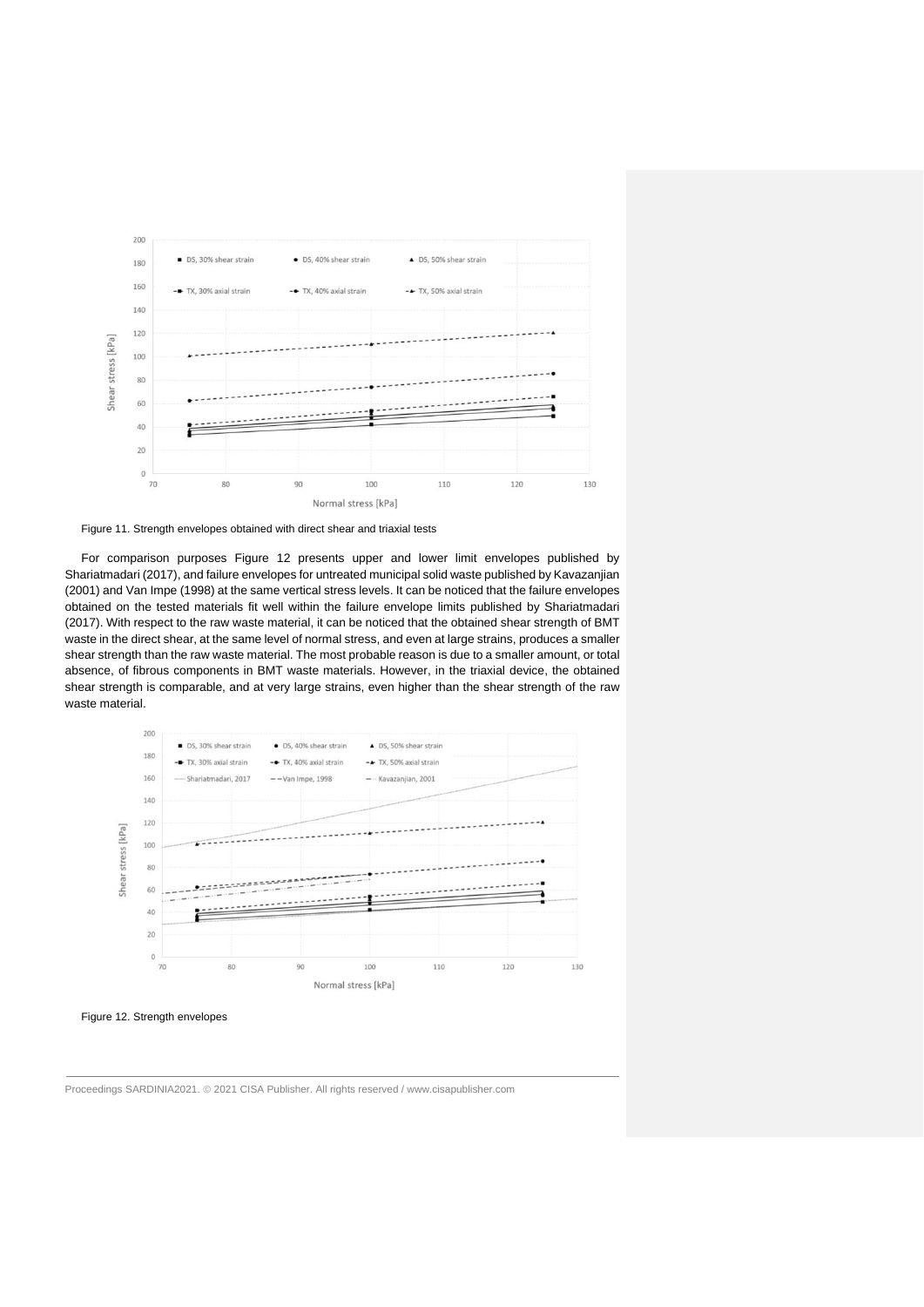Figure 13 presents comparisons of the obtained values with proposed ranges of shear strength parameters of bio-stabilised MBT waste material published by Kuehle-Weidemeier (2007) and Bauer et al. (2009). As can be seen, the obtained cohesions fit reasonably well within the suggested limits while the obtained shear friction angles are significantly smaller than the ranges of shear friction angle values suggested by Kuehle-Weidemeier (2007) and Bauer et al. (2009).



Figure 13. Suggested range of shear strength parameters of bio-stabilised MBT waste material

### **4. CONCLUSIONS**

It is shown that the mechanical behaviour of BMT waste in direct shear tests follows a hyperbolic trend approaching a horizontal asymptote, which is the opposite of the mechanical response of BMT waste in the triaxial apparatus, which exhibits strain hardening in the form of an upward concave curve.

In direct shear tests the shearing mechanism is such that it creates a shearing plane parallel to the horizontally oriented fibres inside the BMT. As a consequence, the reinforcement action of the fibrous particles could not be activated and as a result the mechanical behaviour does not show a strain hardening phenomena.

Through conducted experiments in direct shear tests, the friction angle and cohesion varied from 18.2 to 22.1 degrees, and 8.7-8.2 kPa for the strain range from 30 to 50%. In triaxial tests, for the same strain levels, the friction angle and cohesion varied from 21.6 to 25.8 degrees, and 5.5-71.4 kPa.

However, since landfills are composed of various components which show strain-softening behaviour, it is advisable to further reduce the obtained shear strength parameters to conform the smaller strain levels. Thus, the obtained results show that BMT waste material aimed for disposal in bioreactor landfill gas, with exception at the very large strains, has a low shear strength. Therefore, special care in the design process of a bioreactor landfill is necessary.

With respect to the proposed range of shear strength parameters for biostabilised MSW, which is a different type of pre-treatment process then the biodrying process, the cohesion obtained within this research fits reasonably well within the suggested ranges, while the obtained shear friction angles of biodried waste are significantly smaller than the shear friction angles of the biostabilised waste material.